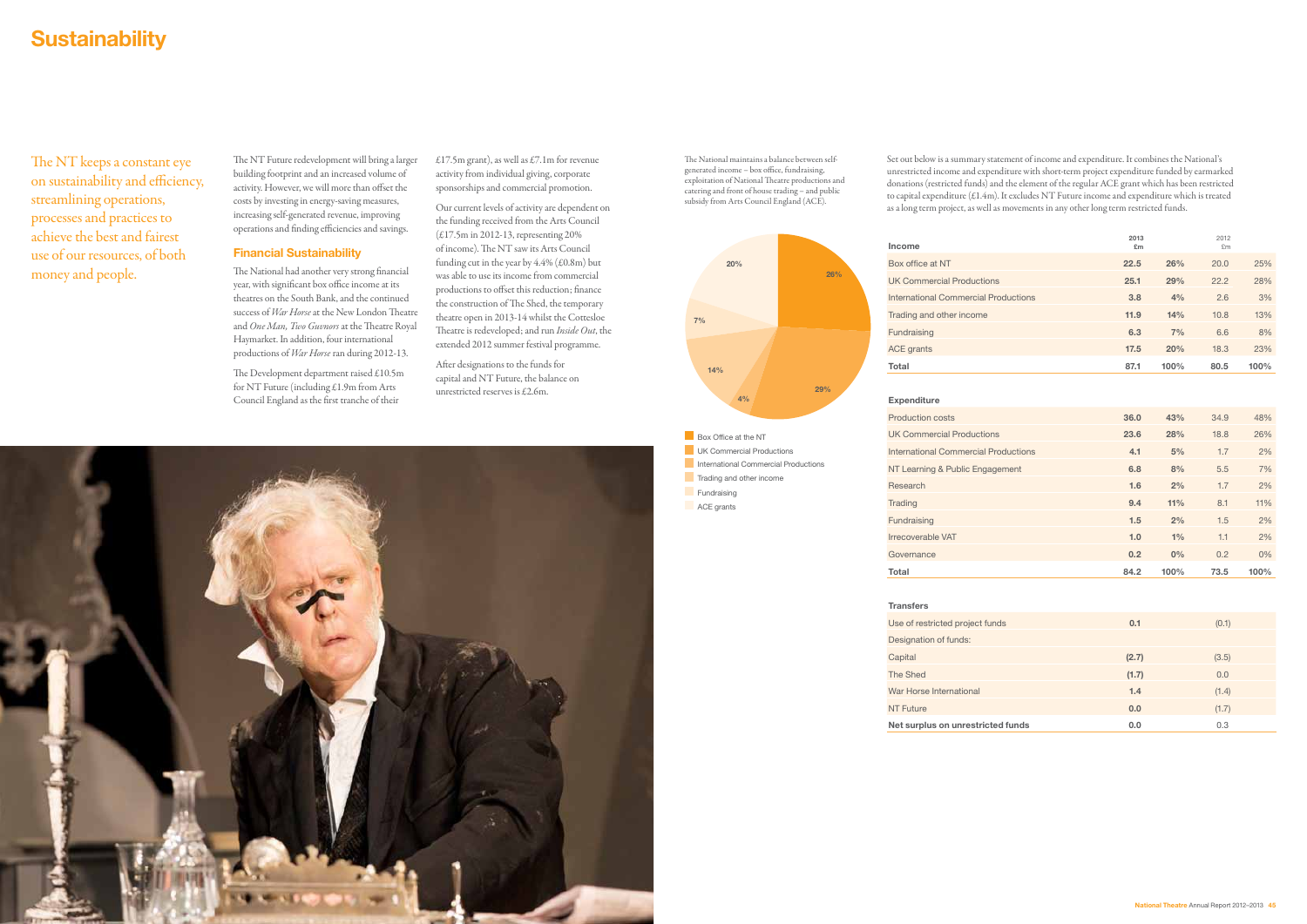| attendances (thousands)                                    | 2008/09 | 2009/10 | 2010/11 | 2011/12 | 2012/13 |
|------------------------------------------------------------|---------|---------|---------|---------|---------|
| Olivier                                                    | 402     | 364     | 355     | 353     | 342     |
| Lyttelton                                                  | 310     | 322     | 285     | 286     | 314     |
| Cottesloe                                                  | 105     | 98      | 104     | 108     | 103     |
| War Horse                                                  |         | 398     | 408     | 422     | 404     |
| One Man Two Guynors                                        |         |         |         | 208     | 278     |
| Curious Incident of the Dog in the Night-Time              |         |         |         |         | 23      |
| Other                                                      |         |         |         | 8       | 16      |
| Total                                                      | 817     | 1,182   | 1,152   | 1,385   | 1,480   |
|                                                            |         |         |         |         |         |
|                                                            |         |         |         |         |         |
| Attendance as % of capacity                                | 93%     | 90%     | 90%     | 92%     | 90%     |
|                                                            |         |         |         |         |         |
| Number of performances:                                    | 2008/09 | 2009/10 | 2010/11 | 2011/12 | 2012/13 |
| Olivier                                                    | 383     | 384     | 343     | 357     | 339     |
| Lyttelton                                                  | 376     | 393     | 373     | 391     | 394     |
| Cottesloe                                                  | 347     | 355     | 373     | 368     | 325     |
|                                                            |         | 414     | 414     | 421     | 409     |
| One Man Two Guynors                                        |         |         |         | 159     | 400     |
| War Horse<br>Curious Incident of the Dog in the Night-Time |         |         |         |         | 31      |
| Other                                                      |         |         |         | 50      | 61      |

A full Financial Review and Financial Statements for 2012-13 is available and can be downloaded from www.nationaltheatre.org.uk/annualreport



Production expenditure at the National Theatre and on tour represented 43% of total expenditure for the year; a further 33% of expenditure was for UK and international commercial productions.



## Sustainability continued

'I now realise that the Stockport of *Port*… is more a place of my imagination. Sometimes, coming back to this play has felt like sitting on the back seat of the top deck of the 192 bus with Marianne and Rachael, listening to the Stone Roses and talking about Paul Scholes – heading out of Manchester, heading home.' Simon Stephens, *The Guardian*